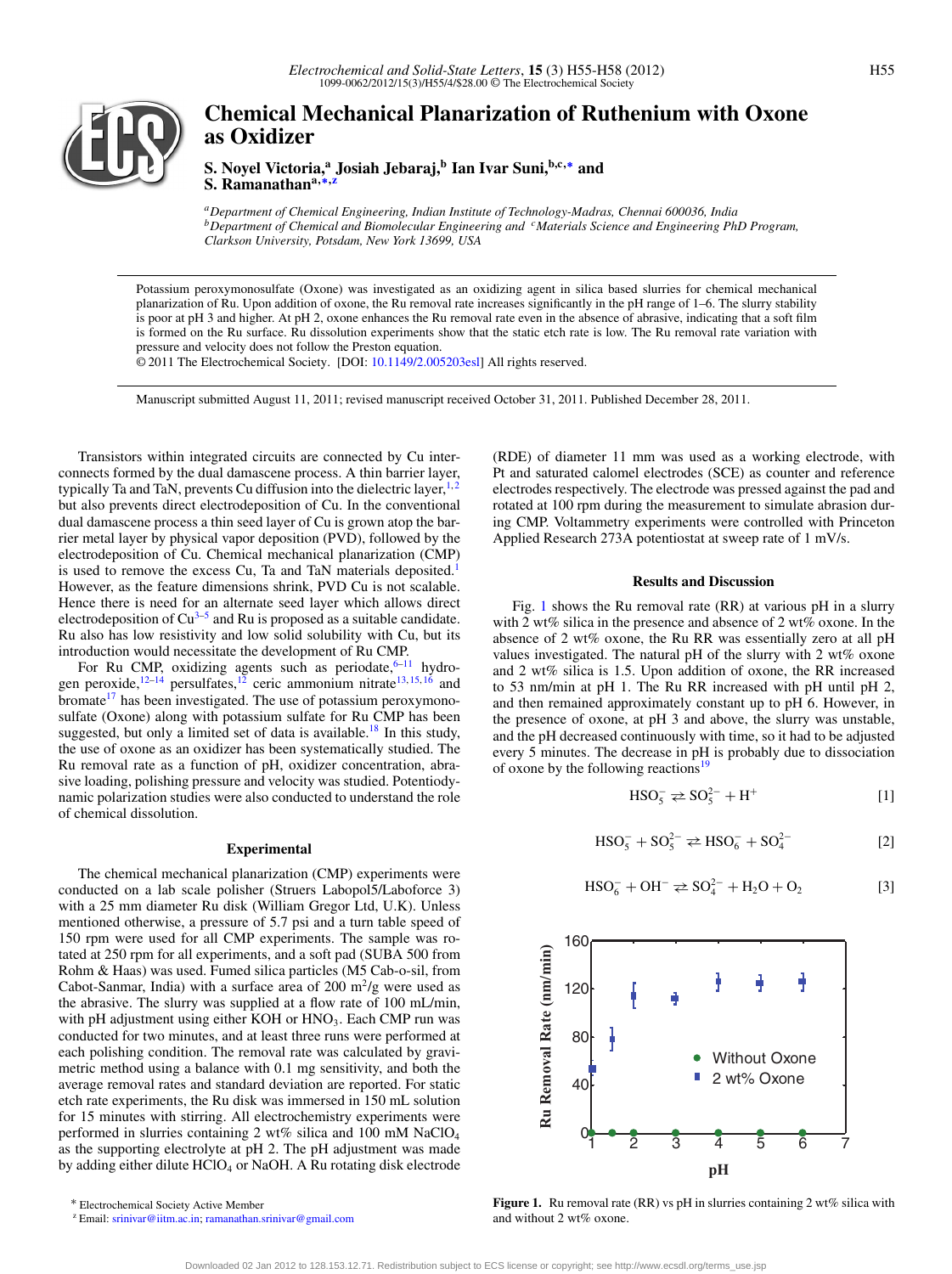<span id="page-1-0"></span>

**Figure 2.** Effect of oxone concentration on Ru removal rate (RR) with and without 2 wt% silica at pH 2.

The slurry stability at pH 2 was tested by monitoring the pH over a few days. The slurry pH decreased to 1.9 and remained stable for at least five more days, so further investigations were carried out in slurries at pH 2.

The Ru RR at various concentrations of oxone, with and without 2 wt% silica abrasive, is presented in Fig. [2.](#page-1-0) Even in the absence of abrasives, the Ru RR increases with oxone concentration. While the removal rates are higher in the presence of abrasive for oxone concentrations of 1–3 wt%, abrasives have little impact on the Ru RR at oxone concentrations of 4–5 wt%. The results indicate that in presence of oxone, either the static etch rate of Ru is very high, or a soft film is formed that is easily removed by the pad during CMP. To our knowledge, this is the first report of abrasive-free Ru CMP. The open circuit potential of Ru in solutions containing 1 to 5 wt% oxone at pH 2 was found to be 1.07 to 1.105 V vs SCE. In this potential and  $pH$  range, the Pourbaix diagram predicts formation of  $RuO<sub>4</sub>$  (yellow) and  $RuO_2·2H_2O$  (black).<sup>7</sup>  $RuO_4$  is soluble in water and will form hyperruthenic acid  $(H_2RuO_5)$  by the following reactions.

$$
RuO4- + 4H+ \rightarrow RuO2 \cdot 2H2O + 3RuO4 (soluble)
$$
 [4]

$$
H_2O + RuO_4 \rightarrow H_2RuO_5 \tag{5}
$$

The static etch rate in 2 wt% oxone solution, measured by weight loss, is very low  $\left( \langle 3 \rangle \right)$  nm/min). In 5 wt% oxone solution, the weight loss is 43 nm/min. Hence, at low oxone concentrations, the high Ru RR in oxone CMP slurries is likely due to the formation of a soft film rather than Ru dissolution. At high wt% oxone solution, chemical removal contributes up to approximately 20% of the total removal.

<span id="page-1-2"></span>

**Figure 4.** Ru removal rate (RR) vs Pressure. The slurry contained 2 wt% silica and 2 wt% oxone at pH 2.

During static etch rate measurements in oxone solutions, a black film formed on the surface of the Ru and the solution turned yellow. During CMP measurements in oxone slurries however, only the pad turned black while the surface retained the metallic luster. This suggests that the film is easily removed by the mechanical action. In slurries or solutions without oxone, there was no change in color suggesting that in the absence of oxone,  $RuO<sub>2</sub>·2H<sub>2</sub>O$  and  $RuO<sub>4</sub>$  do not form.

The variation in Ru removal rate with abrasive concentration is shown in Fig. [3](#page-1-1) for a CMP slurry with 2 wt% oxone at pH 2. The Ru RR was zero in slurries without oxone. For slurries with oxone, the Ru RR increased with abrasive loading up to 1 wt% silica, but saturated at higher abrasive loadings. This trend can be explained as follows: at low abrasive loading, the rate of film formation is high, and mechanical removal is the rate limiting step. In this regime, an increase in abrasive concentration causes an increase in the mechanical removal rate, and hence in the overall removal rate. At 2 wt% or more abrasive concentration, film formation is the rate limiting step and hence the overall removal rate remains constant.

In order to understand the mechanical component of Ru CMP, the pressure (*P*) and table speed (*V*) were varied, and the results compared to those predicted by the Preston equation:

$$
RR = k \, PV \tag{6}
$$

where  $k$  is a constant. The effect of pressure on Ru RR is shown in Fig. [4.](#page-1-2) The CMP slurry contains 2 wt% oxone and 2 wt% silica at pH 2, and the turntable rpm was 150. The Ru RR variation with pressure appears to follow a power law trend, with an exponent of 0.41, showing clear non-Prestonian behavior. When film formation is the rate limiting step, a non-Prestonian behavior is expected. Luo

<span id="page-1-1"></span>

**Figure 3.** Effect of silica abrasive loading on Ru removal rate (RR) with and without 2 wt% oxone at pH 2.

<span id="page-1-3"></span>

Figure 5. Ru removal rate (RR) vs table rpm. The slurry contained 2 wt% silica and 2 wt% oxone at pH 2.

 $\overline{4}$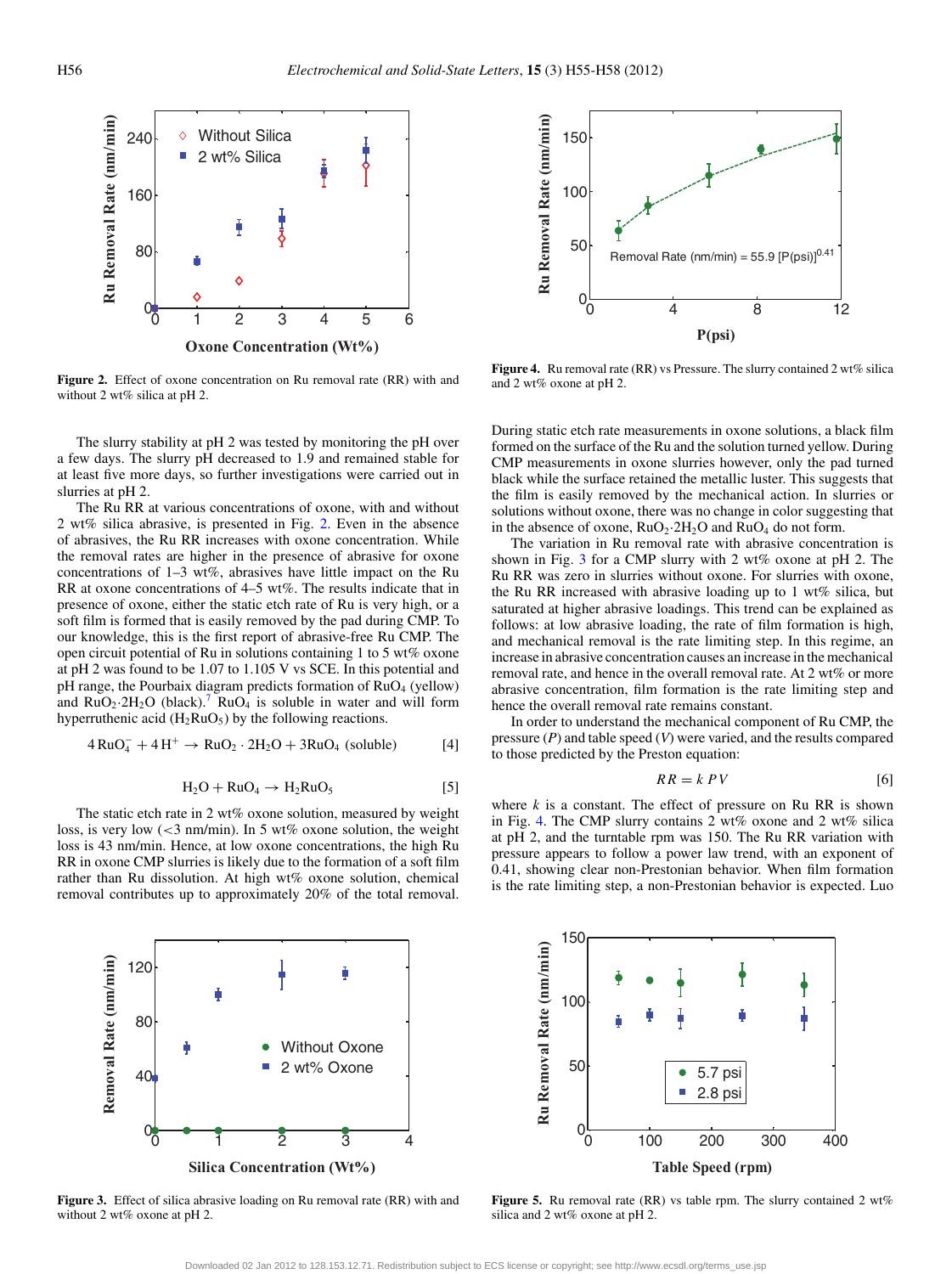| Electrolyte                                            | Corrosion   | Corrosion       | Electrochemically predicted |
|--------------------------------------------------------|-------------|-----------------|-----------------------------|
|                                                        | potential   | current density | Ru etch rates               |
|                                                        | (mV vs SCE) | $(\mu A/cm^2)$  | (nm/min)                    |
| 100 mM NaClO <sub>4</sub> + 2 wt% silica               | 275         | <sub>0</sub>    | 0.08                        |
| 100 mM NaClO <sub>4</sub> +1 wt% oxone + 2 wt% silica  | 964         | 138             | 1.75                        |
| 100 mM NaClO <sub>4</sub> + 2 wt% oxone + 2 wt% silica | 988         | 207             | 2.62                        |

#### <span id="page-2-7"></span>**Table I. Effect of oxone concentration on corrosion potential and corrosion current density.**

and Dornfeld<sup>20</sup> developed a solid-solid contact mode model accounting for plastic deformations over the wafer-particle and pad-particle interfaces, and estimated that the RR would vary as  $\sqrt{P}$ . Guo and Subramanian $21$  studied the mechanical removal of Cu with alumina abrasives using a SUBA 500 pad, and reported that the RR depended on  $\sqrt{P}$ . However, no physical explanation was given for the observed trend. Thus, while the Preston equation is used to explain CMP removal rate trends, especially in the absence of dissolution, deviations from Prestonian behavior have been reported for both experimental and modeling studies.

Fig. [5](#page-1-3) shows the effect of table speed (rpm) on Ru RR in slurry with 2 wt% silica and 2 wt% oxone at pH 2. At a given pressure, the Ru RR was approximately constant for all turntable speeds employed. As noted above, the Ru removal rate increases with pressure. Since the minimum table speed was 50 rpm in our setup, we could not obtain results for lower speeds. Considering that the dissolution rate is very low, RR vs turn table speed in the region between 0 and 50 rpm (Fig. [5\)](#page-1-3) is likely to show a monotonically increasing trend. Guo and Subramanian $^{21}$  reported that the Cu RR on a hard pad (IC 1000) increases at low values of the velocity, and then levels off at velocities above 0.7 m/s. The same trend was observed at higher pressure also, except that the removal rate at the saturation regime was higher. They proposed that at higher velocities, the kinetics of film formation is the rate limiting step. They also proposed that at higher pressure, the temperature and hence the film formation rate would increase, leading to a higher removal rate. A similar hypothesis may be applicable to the results shown in Fig. [5.](#page-1-3)

Fig. [6](#page-2-6) shows the Ru potentiodynamic polarization results in slurries with and without oxone during abrasion. In the slurry without oxone the corrosion current density is quite low. Upon addition of oxone, the corrosion potential shifts in the anodic direction by about 700 mV. The dominant cathodic and anodic reactions appear to have both changed upon addition of oxone. The kink seen in the cathodic branch may be associated with redox reactions of oxone or its dissociation products. The corrosion current densities are summarized in Table [I.](#page-2-7)

<span id="page-2-6"></span>

Figure 6. Potentiodynamic polarization curves of Ru in 100 mM NaClO<sub>4</sub>, 2 wt% silica and different concentrations of oxone i.e.  $(A)$  0,  $(B)$  1 wt% and  $(C)$ 2 wt% at pH 2.

The Ru static etch rates in these solutions are quite low, and the Ru electrodissolution rates during abrasion estimated from corrosion current densities (assuming that Ru is oxidized to  $RuO<sub>4</sub>$ ) are also in the same range. Thus the electrochemical results also confirm that chemical dissolution contributes minimally to the overall removal rate.

Since Cu surfaces are also exposed during Ru CMP, and Cu removal rates (RR) are typically much higher than Ru RR, addition of a Cu corrosion inhibitor is likely necessary for commercial applications. The Cu RR in 2 wt% silica and 2 wt% oxone at pH 2 was 1054 nm/min, but was suppressed to 150 nm/min by the addition of 1 wt% benzotriazole (BTA). However, the corresponding Ru RR was practically zero, indicating that BTA is not a suitable inhibitor for this slurry. Further optimization of the slurry, in terms of the abrasive concentration, oxone concentration and the choice of Cu corrosion inhibitor, as well as operating pressure and velocity, will eventually be necessary.

## **Conclusions**

The use of oxone as an oxidizing agent for Ru chemical mechanical planarization (CMP) under various conditions was investigated. CMP experiments showed that oxone enhances the Ru removal rate (RR) in the pH range 1–6, although the slurry stability was poor at pH 3 and above. The RR increases with increased concentrations of oxone and abrasive. The Ru static etch rate in oxone solutions is quite low, but the Ru RR in solutions containing only oxone and no abrasive is high, indicating that it is possible to develop abrasive-free Ru CMP slurries using oxone. The RR is approximately proportional to the square root of pressure, but is independent of table speed in the range employed in this investigation. Potentiodynamic polarization studies also indicate that the chemical dissolution contributes less to the overall removal rate. These results indicate that a soft film is formed on the Ru surface in the presence of oxone, and that the film is removed by the pad and/or the abrasives during CMP.

### **Acknowledgment**

We thank a grant from the Coulter School of Engineering (CSOE) at Clarkson University for funding this project.

#### **References**

- <span id="page-2-0"></span>1. J. M. Steigerwald, S. P. Murarka, and R. J. Gutmann,*Chemical Mechanical Planarization of Microelectronic Materials*, p. 2, John Wiley & Sons, New York, (1997).
- <span id="page-2-1"></span>2. M. R. Oliver, *Chemical Mechanical Planarization of Semiconductor Materials*, p. 1 Springer, New York, (2004).
- <span id="page-2-2"></span>3. O. Chyan, T. N. Arunagiri, and T. Ponnuswamy, *[J. Electrochem. Soc.](http://dx.doi.org/10.1149/1.1565138)*, **150**, C347  $(2003)$
- 4. M. Damayanti, T. Sritharan, Z. H. Gan, S. G. Mhaisalkar, N. Jiang, and L. C. Chan, *[J. Electrochem. Soc.](http://dx.doi.org/10.1149/1.2188328)*, **153**, J41 (2006).
- <span id="page-2-3"></span>5. D. Josell, D. Wheeler, C. Witt, and T. P. Moffat, *[Electrochem. Solid-State Lett.](http://dx.doi.org/10.1149/1.1605271)*, **6**, C143 (2003).
- <span id="page-2-4"></span>6. I. K. Kim, Y.-J. Kang, T.-Y. Kwon, B.-G. Cho, J.-G. Park, J.-Y. Park, and H.-S. Park, *[Electrochem. Solid-State Lett.](http://dx.doi.org/10.1149/1.2901544)*, **11**, H150 (2008).
- <span id="page-2-5"></span>7. I. K. Kim, B.-G. Cho, J.-G. Park, J.-Y. Park, and H.-S. Park, *[J. Electrochem. Soc.](http://dx.doi.org/10.1149/1.3058594)*, **156**, H188 (2009).
- 8. Z. Liu, U.S. Pat. 2008/0148649 A1 (2008).
- 9. H. S. Park, J.-W. Kim, N.-J. Kwak, Y.-S. Choi, J.-H. Shin, C.-H. Ruy, J.-Y. Park, S.-J. Kim, J.-G. Park, K.-K. Kim, et al., U.S. Pat. appl. 2009/0124082 A1, (2009).
- 10. B. C. Peethala and S. V. Babu, *[J. Electrochem Soc.](http://dx.doi.org/10.1149/1.3528942)*, **158**, H271 (2011).